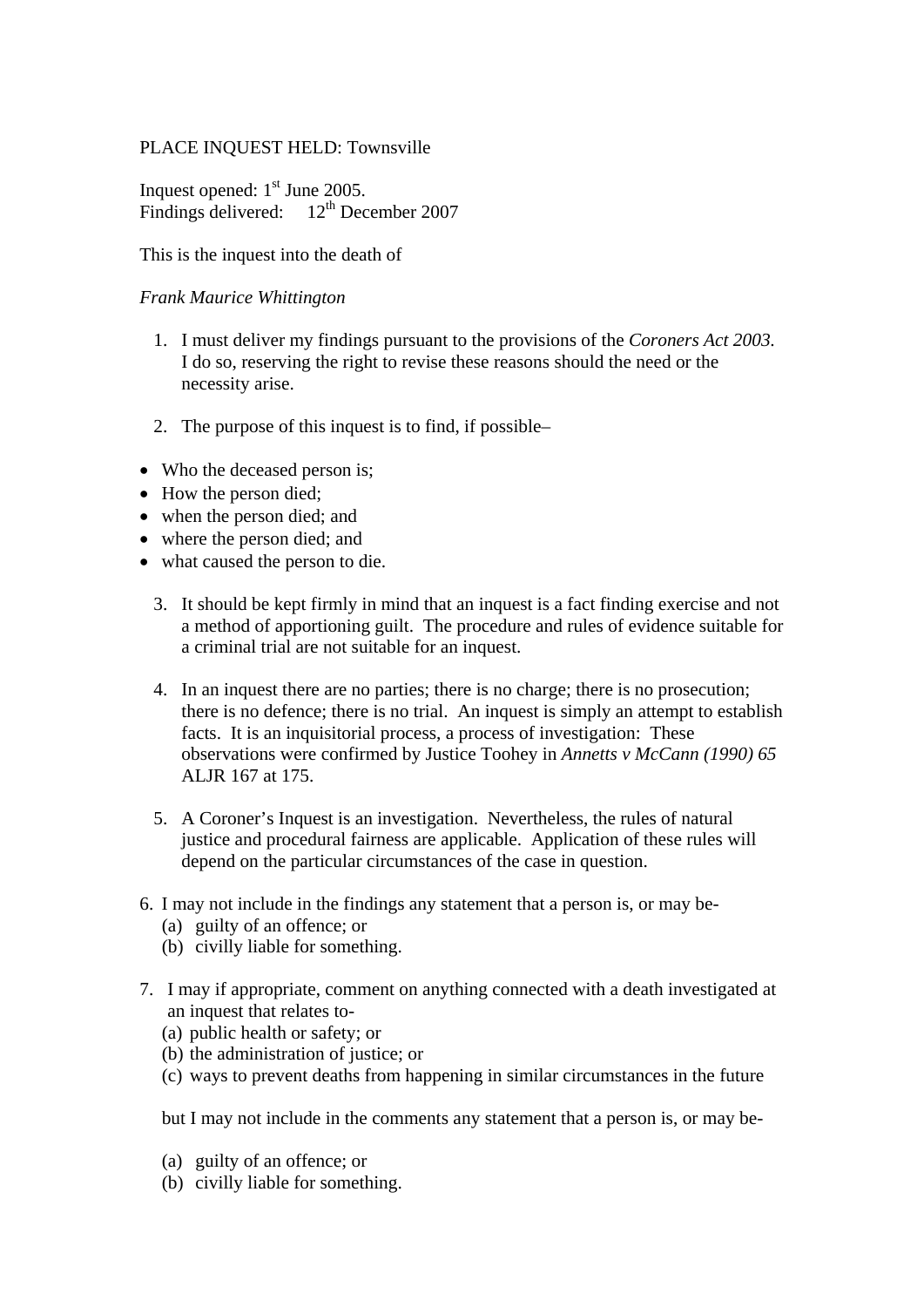- 8. If, from information obtained while investigating a death, I reasonably suspect a person has committed an offence, I must give the information to
	- (a) for an indictable offence- the director of public prosecutions; or
	- (b) for any other offence- the chief executive of the department in which the legislation creating the offence is administered.

I may give information about official misconduct under the Crime and Misconduct Act 2001 to the Crime and Misconduct Commission.

I may give information about a person's conduct in a profession or trade, obtained while investigating a death, to a disciplinary body for the person's profession or trade if I reasonably believe the information might cause the body to inquire into, or take steps in relation to, the conduct.

9. All proceedings before this Court are sad proceedings. At this stage I express my sympathy and condolences, and that of the Court, to the family of the deceased in their sad loss, in the tragic death of

## Frank Maurice Whittington

His widow, Beryl Whittington has taken a very active role in informing herself of the circumstances surrounding his death. Her research prior to the inquest, I wish to acknowledge, has greatly assisted me as coroner in preparing for the inquest. She appeared by her counsel Harvey Walters in the later stages of the inquest. Queensland Health, three of the nurses involved in the care of the deceased post surgery, and Dr Rosato, the surgeon, were all given leave to be legally represented in the proceedings. As Coroner I was assisted by Mr Tony Collins of Counsel.

The issue for the coroner in this inquest is in short compass, namely whether an overdose of morphine administered to the deceased caused or contributed to his death.

10. Going to the incident giving rise to these proceedings:

Frank Maurice Whittington, the deceased, suffered from chronic pain, having sustained back and neck injuries in a motor vehicle accident in Cairns on  $3<sup>rd</sup>$ September 1991. On  $11<sup>th</sup>$  September 2002, at the Townsville Hospital, a Medtronics SynchroMed EL Implantable pump 8627L-18 Serial Number NGH020137R was implanted under the abdominal skin. This device delivers a measured dose of morphine sulphate through a catheter located under the skin directly into the Cerebro Spinal Fluid (CSF) to provide analgesia. This is called intrathecal delivery. Approximately one hundredth of the dose that is required to give the same relief via oral delivery is sufficient by this method. Such a device is only resorted to after all other methods of pain relief have been exhausted.

The pump has a metal casing, and is the shape of a disc, approximately 2.5cm thick, and 6 cm across. It has a port on one side of the disc, used to refill the pump reservoir on a regular basis, by inserting a needle through the skin into the port. It has another port (a male fitting) at the perimeter on one side, to which a fine silicon catheter is attached. The catheter is then inserted at its other end, at L3/4 during a lumbar puncture procedure, so that the fluid is delivered into the cerebro-spinal fluid (CSF).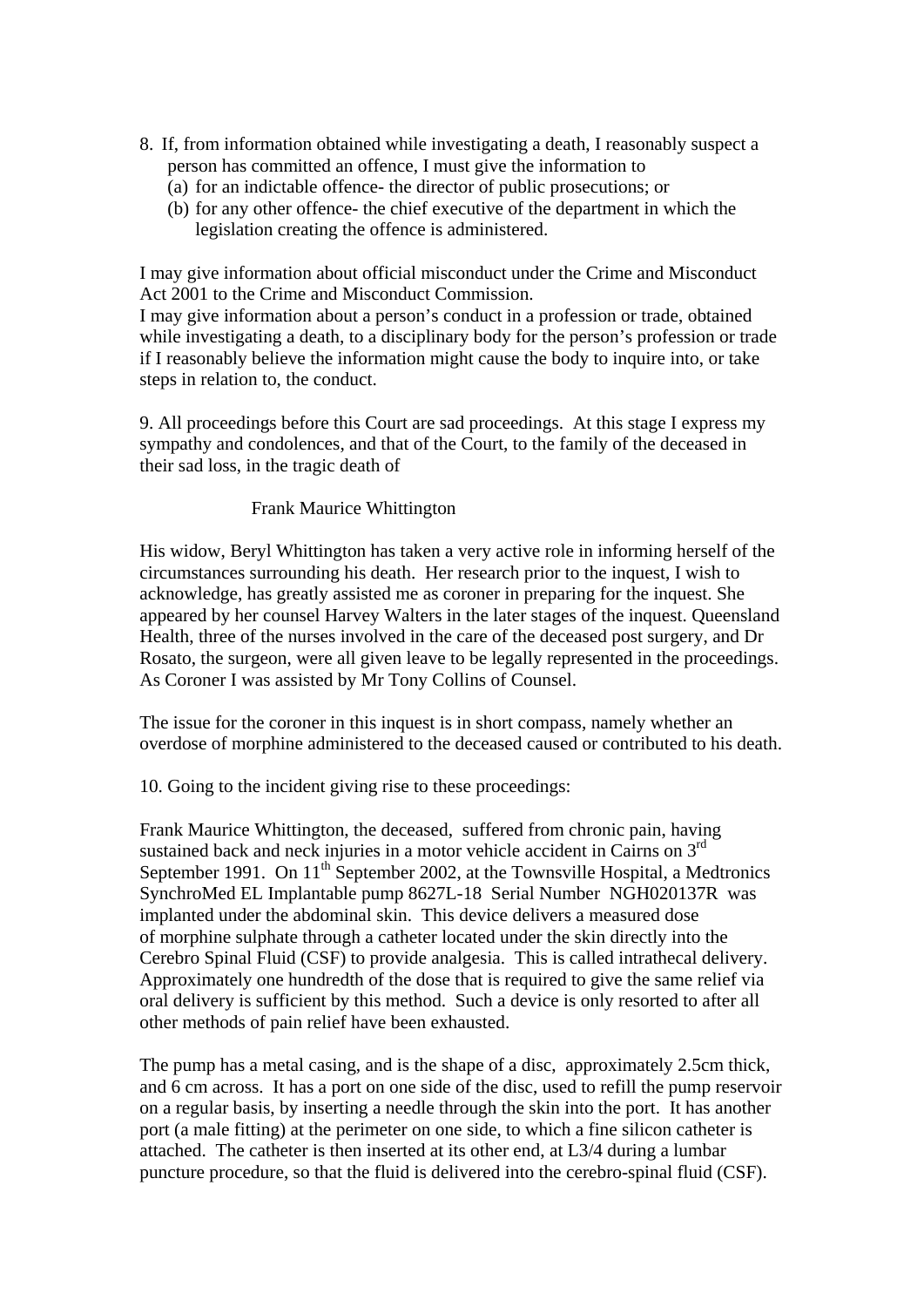The pump is a sealed unit and is programmed using telemetry via a laptop style computer, to deliver a measured dose on a continual basis. The patient must return regularly to the clinic to have the pump re-filled and re-programmed.

The deceased sustained a fall at home when a chair collapsed under him in early February 2004. Following this, he complained of increased pain. He returned to the Pain Management Clinic on 6th February 2004 for investigation, and the pump was checked telemetrically by Dr Vic Callanan, Director of Anaesthetics. He assessed the pump by carrying out a "pumpogram", and was satisfied that the pump was working, but that the fault in non-delivery of the therapeutic dose to the patient appeared to lie in the catheter, which he thought might have a "kink" in it. The disconnection of the catheter from the pump was confirmed on  $16<sup>th</sup>$  February by X-ray. Dr Callanan arranged for the deceased to undergo surgical replacement of the catheter on 24<sup>th</sup> February by Dr Rossato. This is a not uncommon procedure in the life of a pump.

The normal dose for an adult given for post-operative pain intramuscularly would be 10 mg. While the pump was not operative the deceased received daily intra-muscular injections of 20mg (i.e. twice the normal dose) from his local medical practitioner in Ingham. He was a retired ambulance officer and was given supplies to self-inject when the surgery was closed.

.

On 24 February 2004 Dr Reno Rossato, Clinical Director, Institute of Surgery, Townsville Hospital, Senior Staff Specialist Neurosurgeon carried out the surgical procedure. This involved opening of the abdominal wound, and removal of the pump. The lumbar wound was also opened, and the catheter displayed. The catheter was partially detached from the pump and no spinal fluid could be aspirated from the catheter. He also found that the other end of the catheter had fractured (broken in two pieces)  $(21<sup>st</sup> July p.9 1.2)$  in the fibrous tissue leading into the spinal canal. Accordingly he removed the faulty catheter, performed a new lumbar puncture and inserted a brand new intrathecal catheter.  $(21<sup>st</sup>$  July p.4 .1.5) The system was reconnected and the pump replaced into position.

Following surgery, in the Recovery Unit, Dr Rossato and RN Marli Couper were responsible for refilling and re-programming the pump, Dr Rossato mainly for the calculation of the amount of the drug, and the issue of the order for the correct amount of morphine sulphate. The post operative priming bolus dose to be injected into the reservoir port was calculated by reference to a "cheat sheet" (Postoperative Priming Bolus Calculation Worksheet) (exhibit RGR3 to the statement of Dr Reno Rossato dated 29.6.2006) supplied by Medtronics, the manufacturer of the pump. RN Couper used the sheet and this was double-checked by Dr Rossato, who did the calculation separately on a piece of paper which was kept on the hospital file, Exhibit 18. He then issued the order for the amount required to fill the pump reservoir, internal tubing and catheter. The pump was re-filled, re-programmed to deliver the bolus dose and the usual daily dose.

An amount exceeding the dose necessary to prime the catheter and fill the reservoir by .26ml was ordered by Dr Rosato. He readily admitted, as did RN Couper, that this was an error. Clearly however, he and RN Couper were both led into error by the cheat sheet. Given that the pump is a sealed unit, and its interior is not able to be inspected, it is to be expected that those managing it will rely on the manufacturer's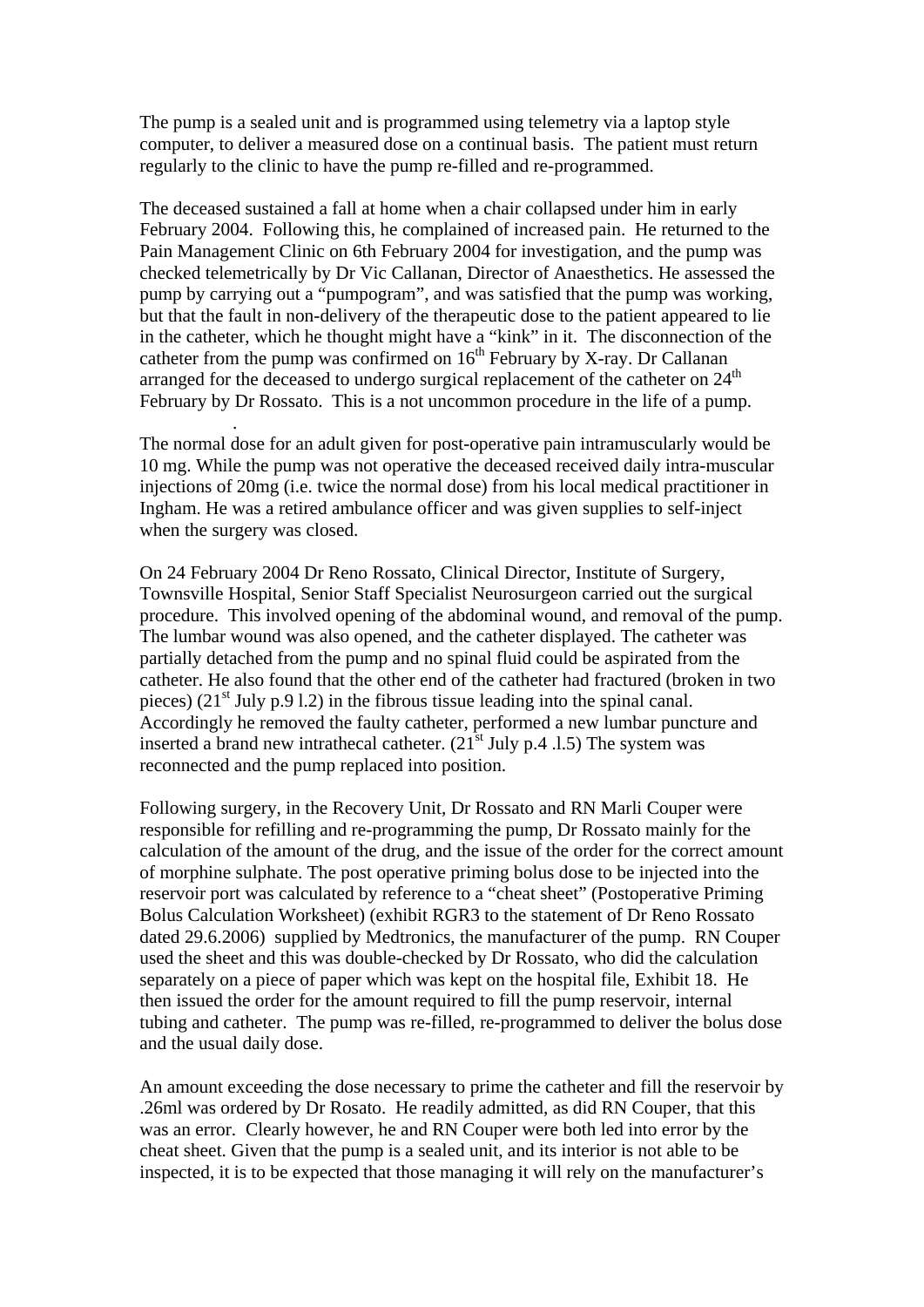instructions, as was the case here. There is no warning on the sheet that it is applicable to programming and priming of new pumps only, or that allowance should be made for the presence of the fluid in pumps already in use.

The cheat sheet is the only sheet issued by Medtronic. Inside the pump is a length of tubing between the reservoir and the catheter port, which has a capacity of .26ml. If the pump has been previously used, as in the present case, the tube holds fluid, even when the reservoir is emptied. The cheat sheet provides a guide for calculation of what is known as the "bolus dose", the dose necessary to fill the length of catheter from the catheter port to the site of delivery to the CSF, only in the case of a pump not previously used, i.e. assuming no fluid in the .26ml length of tubing. It makes no allowance for calculation where the tube is full.

 By letter dated 31August 2004, Gerry Bloe, Medtronic Representative in Australia promised to provide a "cheat sheet" adapted for use for change of catheter procedure as soon as possible to Dr Rossato, however Exhibit 24, a letter from Deacons Lawyers for Medtronic received by the Coroner after the conclusion of submissions states that Medtronic has not taken any steps apart from the issue of a Safety Alert, the relevant one of which forms part of Exhibit 24. That Safety Alert, "Patient Mortality after Implant and Initiation of Intrathecal Infusion Therapy for Pain" dated November 2006 notes that 9 patient deaths in the USA were reported to Medtronic between December 2005 and March 2006, within 3 days after the initiation or re-initiation following interrupted use of intrathecal opioid therapy for pain. Those deaths were accepted by Medtronic as being most likely caused by opioid and/or sedative overdose and that device malfunction was not the cause. In two cases the internal pump tubing and intrathecal catheter volumes ere not accounted for correctly, which increased the intended dose of the intrathecal drug. Under the heading Device Programming the programmer is warned "be sure to account for the entire drug volume in the systemincluding the inner pump tubing and the intrathecal catheter. Overestimating the system drug volume to be primed can cause over infusion. For programming assistance, please contact Gerry Bloe on 0419 695 794."

An extract from the Manual issued by Medtronic, Section 5 "Pump Implant: Critical Tasks and Procedures" was provided to the Coroner after the conclusion of submissions and has been marked by me as Exhibit 25. It includes the procedure to "Determine Postoperative Priming Bolus" at 5-14 and does not refer to the danger of overdose in circumstances where the pump has been previously primed, and the internal tubing with a volume of .26ml is already filled. The "cheat sheet" referred to in the evidence of Couper and Rossato is included in the References and Resources section of Section 5 of the Manual and offered as a "worksheet to guide you in determining the postoperative priming bolus".

The deceased received an overdose of .26 mls in a short period of time.

Mrs Whittington gave evidence that having seemed normal when she collected him from the ward, her husband was staggering in the corridor after going down in the lift, and had to sit down. She described him as "a bit wonky" on his way out to the car, getting in the back seat instead of the front, then in car on way home trying to put CD's in wrong hole and unwrapping all the lollies in the car. He kept playing a song that he hated. This was out of character. He was walking into things. He hopped into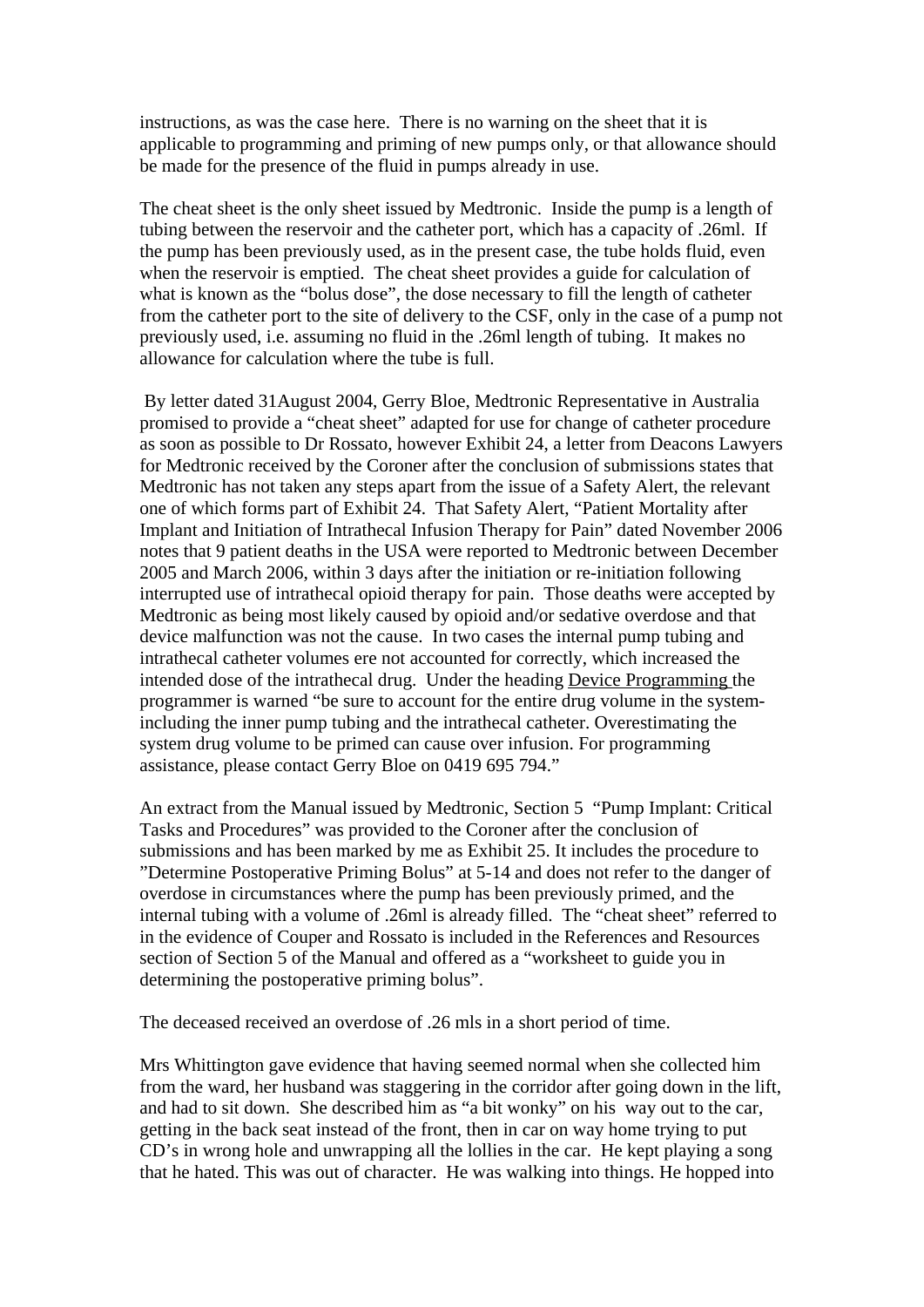the back of the car trying to look for a rag that wasn't there. She couldn't hold a sensible conversation with him. He wasn't sleepy, but instead, hyped up. He was unsteady on his feet, like he was drunk. At home he got undressed and got dressed again. He was walking around the house naked. He was usually a person where everything has its place and very pedantic. He was agitated and obviously something was not right. She didn't give him his tablets he usually has after 8.30 pm. She denied that he had had a large meal. He went to bed at 7pm and she checked on him at 8.30pm and again at 10.00pm when he was cold and she realised he was deceased.

His unusual behaviour has been unable to be explained, although it was postulated by Mr Walters for Mrs Whittington, that it might be the result of a "mini stroke". Dr Rossato agreed that it was not inconsistent with such an event, although he said that a mini-stroke is an event that cannot be proved, but the behaviour might equally have other causes. Mrs Whittington justifiably expressed her suspicion that the morphine overdose may have caused his behaviour and subsequent death, an event completely unexpected, given that apart from his increased pain, he was apparently well on admission for day surgery.

She was concerned that he had been discharged from hospital too quickly, and having got the hospital records under FOI, she observed a discrepancy between the times recorded in relation to the programming and re-start of the pump, and the conclusion of the operation and his removal to the recovery room, and eventual discharge. During the inquest she indicated that this was no longer a concern to her and indeed Dr Callanan gave evidence that the computer clock did not show the same time as the hospital clock. I am not satisfied there is anything suspicious in the time discrepancy. She accepted that the deceased was eager to go home.

She was concerned that the pump when sent to the USA by Dr Callanan for testing only contained 1ml of morphine, having been re-loaded only 2 days before the autopsy, from which I infer that she concluded that the missing morphine must have gone into the deceased's body. Dr Callanan gave evidence that he removed the morphine before sending it away, having satisfied himself that it was functioning. I am satisfied with that explanation in the light of the whole of the evidence. She was concerned that Professor Williams did not document all the tattoos on the deceased in his report, and some other aspects of his body. I am not satisfied that there is anything sinister in this, which was answered by Professor Williams. He has also explained why he did not take a sample of the CSF. I am satisfied that Dr Callanan's interrogations of the pump both on  $6<sup>th</sup>$  February and post mortem were appropriate and I accept his evidence that it was functioning within acceptable parameters. Mrs Whittington seems to accept that rather than overdelivering, the evidence was that at any time of malfunction, the pump was underdelivering, however her point is that if it underdelivered, then it might just as easily malfunction and overdeliver. I accept the evidence of Dr Rossato and Dr Callanan that the malfunction identified on  $6<sup>th</sup>$ February was caused by the damaged and dislodged catheter and not the pump malfunctioning.

Mrs Whittington alleged that the failure to mention in the death certificate that the deceased had had surgery in the preceding 4 weeks contravened statutory obligations. I am not satisfied there is any such obligation.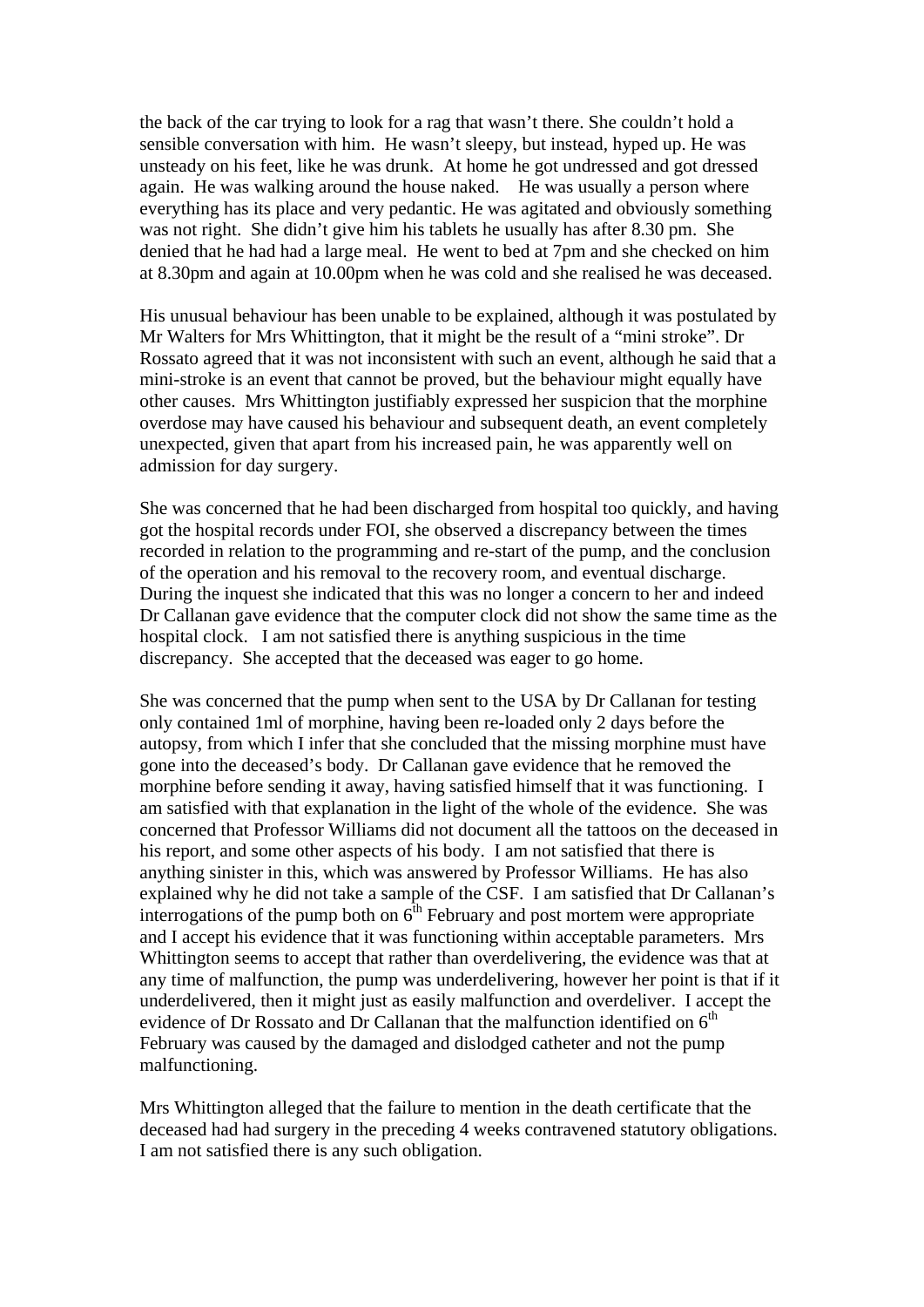The autopsy report (Exhibit 6) prepared by Professor David Williams shows an enlarged heart and significant atheroma in the coronary arteries. The lungs demonstrate bilateral pulmonary oedema and congestion. There is no convincing evidence of bronchopneumonia. In his oral evidence, Professor Williams explained that the heart was very heavy at 592gm, the normal weight for a man of his height being about 350gm. The diseased and narrowed coronary arteries create a problem supplying oxygen to the heart. The liver was 2.7 kg in weight, the normal weight being about 1.5kgs, and the spleen was also twice as large as it should be. These are "part of the picture of cardiac failure" (7.11.2005 p.28 l.30). A small amount of haemorrhage is seen in the atheromatous plaque. This is an entirely natural cause of death. The Haemorrhage causes a sudden heart attack.

The deceased was moderately obese, weighing 119 kg. Professor Williams commented that having examined over 5,000 heart attack deaths, this was the largest amount of food he had ever seen in the stomach (.7kg) "a huge meal" (7.11.2005 p.28 l.43). Prof Williams attributes the heart attack to the huge meal as opposed to the morphine overdose. For morphine toxicity he would expect evidence of severe pulmonary oedema without evidence of heart failure.

 The blood was taken for toxicological analysis from the femoral vein rather than taking CSF, as it is difficult to get reliable figures for fatal levels in CSF as it is not used as a toxicological medium. (7.11.2005 p.30 l.44). The cause of death in his view was clearly heart attack as a result of chronic heart failure. He was unable to throw useful light on the unusual behaviour post discharge.

The amended post mortem toxicology report (Exhibit 9) shows: Alcohol: Nil Morphine: 0.16mg/kg Total Morphine (morphine plus Morphine Glucuronides): 0.19mg/kg Promethazine: 0.04mg/kg Sertraline: 0.2mg/kg Norsertraline: 0.2mg/kg No other drugs detected

Prior to the post-mortem examination, using radio telemetry Dr Callanan turned the pump off, and retrieved the pump, checked to see if the telemetry was working ,and then took the pump to test within the limits that he could, the accuracy of its delivery.  $(20<sup>th</sup>$  July 2006 p. 60 l. 28) He found that "it was within the accuracy one would expect" (p.56, l.37). He explained that the correct dose of morphine received by the deceased was 5 mg per day. The fluid in the pump contains 30 mg morphine in every millilitre. Thus the daily dose was one sixth of a millilitre. i.e. only few drops.

He then emptied the residual morphine from the reservoir, and sent the pump to the manufacturer in the USA for investigation. Exhibit 17 is the report, concluding: "the pump passed all functional flow test. Destructive analysis of the gear assembly revealed bridging residue between gears. Bridging residue may cause an intermittent motor stall and drug delivery".

It is relevant to bear in mind that the problem complained of by the deceased had been under delivery of the therapeutic dose in the month before the replacement of the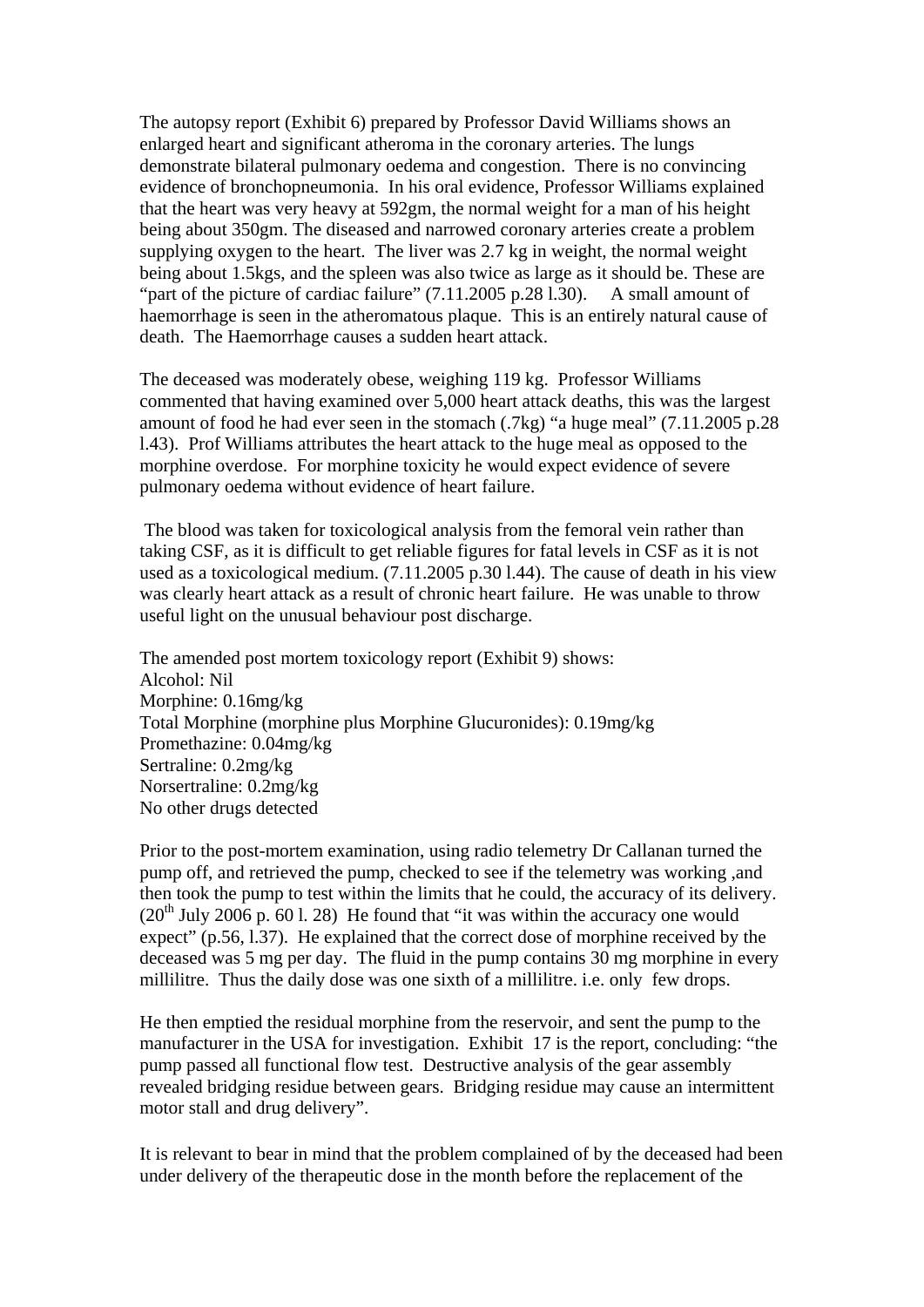catheter, rather than an excessive dose. Dr Callanan's opinion was that the greater likelihood was of under-delivery rather than over-delivery.

As to the effect of an overdose of morphine, he gave evidence that "a morphine overdose will kill someone by stopping their breathing" (20<sup>th</sup> July 2006 p.73, 1.52). He expressed the opinion that he did not" believe that a bolus of 7.8mg in a person who was as tolerant as Mr Whittington was, would cause his death"  $(20<sup>th</sup>$  July 2006, p.75, l.6) The stopping breathing would occur between 2 and 6 hours after the dose was given. The usual reaction is somnolence (patient becomes tired and sleepy), in contrast to the somewhat bizarre behaviour reported by his wife. Dr Callanan could not explain the abnormal behaviour. In response to the question of a fatal dose in this deceased, given his tolerance to morphine, his search of the literature revealed that such patients (albeit there was no information as to just how tolerant those patients were) could receive "20 milligrams (intrathecally) without any untoward effects" (20th July p.77, l. 48). He conceded that the deceased got a higher than intended dose. The impact of the sudden infusion of .26 mls "would produce very quickly profound pain relief" ( $20<sup>th</sup>$  July p.86 l.44) all through the trunk ( $20<sup>th</sup>$  July p.89 l.40) "If he had no tolerance to opiates, it would be a potentially fatal dose"  $(20<sup>th</sup>$  July p.84 l.50) presupposing that after the dose the patient received no medical attention. The patient would be falling asleep. "Rare complications are euphoria, anxiety and hallucinations" (p89 l. 48) He accepted that some of the deceased's reportedly bizarre behaviour might be "conceivably a type of hallucinating"  $(20<sup>th</sup>$  July p.89 l.54)

The deceased received intramuscular morphine on the morning before the operation, accounting for the high level in the blood. According to Dr Callanan, this measurement would not be significantly affected by the amount delivered intrathecally. The non-functioning of the pump for about a month prior to  $24<sup>th</sup>$ February would have affected his tolerance to intrathecally delivered morphine however it was not possible to say to what extent.  $(20<sup>th</sup>$  July p.97 l.25) This must be qualified in light of the double the usual adult dose required by him intramuscularly to give analgesia while the pump was not operative.

Dr Callanan understood the persons who programme the pumps to go through an instruction course provided by the manufacturer, Medtronic, "so that they fully understand the operation and programming of the pump"  $(20<sup>th</sup>$  July p.88 l.9) If so, it appears that the training received by Dr Rossato and RN Couper was not very thorough. No details of that were before the court.

Dr Callanan was unaware of any other cheat sheet produced by Medtronics to be used in the case of an already primed pump, such as in the present case, to ensure that the bolus dose did not include the .26ml already in the internal tubing of the pump.

In relation to the cause of death established at post mortem by Professor Williams, Dr Callanan. confirmed that the enlarged liver (almost double the normal weight) was consistent with chronic heart failure, as was (albeit less commonly) the significantly enlarged spleen. Bleeding into the atheromatous plaque is not a symptom of morphine overdose.

Re the time inconsistency raised as a concern by Mrs Whittington, Dr Callanan said that he made an assumption that the pump was re-programmed in theatre rather than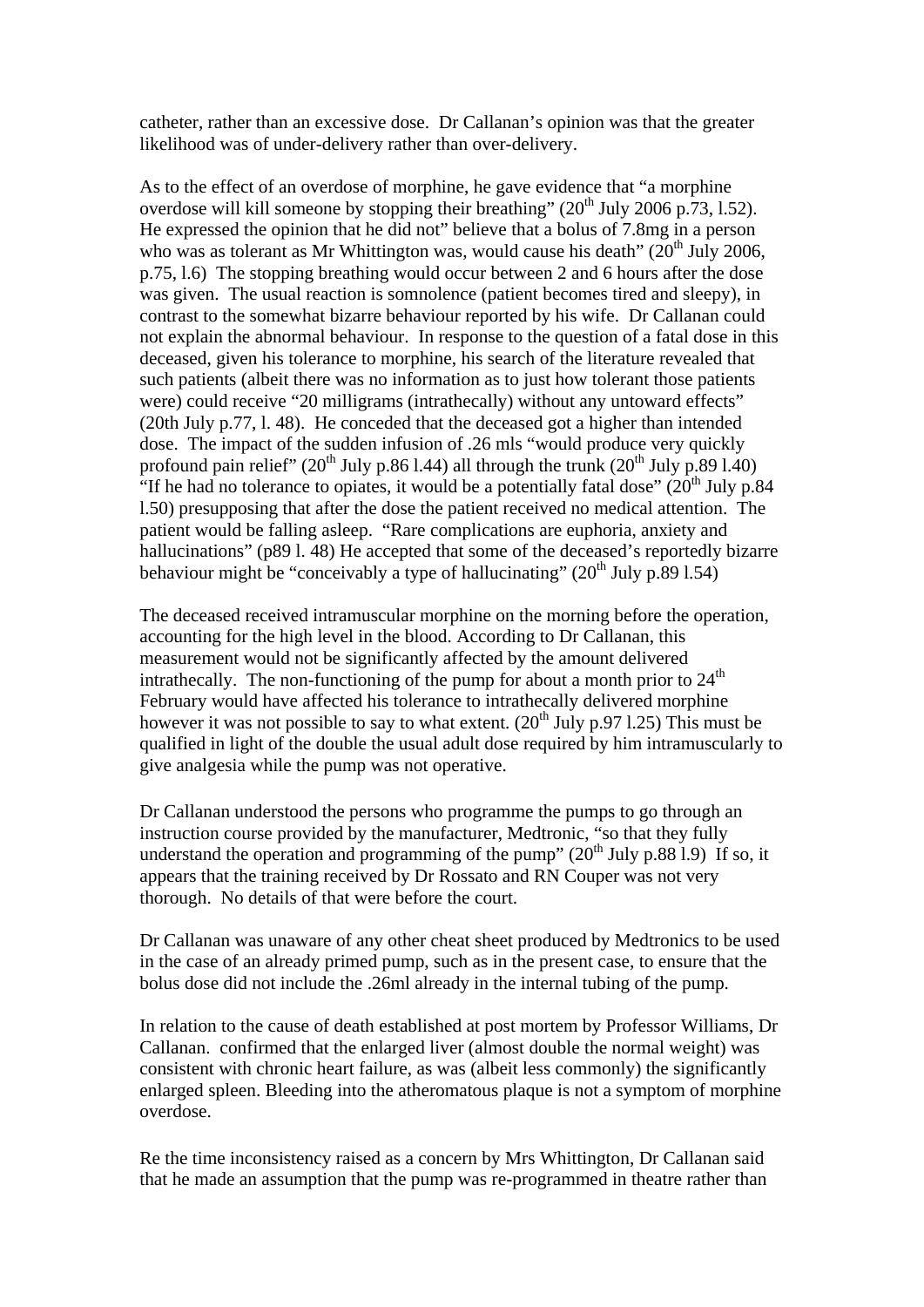in the post anaesthetic care unit, on the basis of the times on the printout and confirmed it would not be unusual for the time on the pump and the time on the clock and in ORMIS not to be coordinated. He conceded that the times in his statements may therefore not be accurate.

Mrs W through her counsel indicated on  $21<sup>st</sup>$  July that she was no longer concerned about the time discrepancies, but that the issue is whether the overdose caused the heart attack.  $(21<sup>st</sup>$  July p.24 l. 8)

A statement was produced by Dr Kumar Gunawardane, Director of Cardiology, dated  $19<sup>th</sup>$  July 2006. He was asked to comment on whether the behaviour described by the widow was consistent with a heart attack. He confirmed that an acute confusional state could be due to cardiac failure, however given that the death was, according to Professor Wiliams, a consequence of the cardiac event, and the confusional state predated that, I did not find his evidence on this point of great assistance in clarifying the behaviour. He agreed that a large meal can lead to a myocardial infarction. As to whether hospital staff should have detected the advanced cardiac condition, he said that an acute myocardial infarction can be the first manifestation of underlying coronary artery disease which may remain asymptomatic until the occurrence of a catastrophic event. Other medical evidence heard confirmed that in any case, given the analgesia to the trunk provided by the morphine pump, the deceased my have been at almost all times pain free, as far as cardiac symptoms are concerned, and any such symptoms would most likely have remained undetected.

The deceased had been assessed following the occurrence of chest pain in 1998 by the Cardiology Dept Queensland Health, as being unlikely to have any major coronary artery problems at that time. (Exhibit 20) This is however 6 years prior to his death.

Counsel assisting the coroner commissioned a report dated  $11<sup>th</sup>$  September 2006 offering an opinion on the relationship if any between the apparent overdose of morphine and the death, from Dr Edward R Friedlander, M.D. Chair of the Pathology Department, Kansas City University (Exhibit 23, with email dated  $20^{th}$  August 2007, Exhibit 24). Mrs Whittington had corresponded with him and he indicated a preparedness to assist her. He was initially extremely critical of Professor Williams' post mortem report, however modified his criticism in response to Professor Williams' further report received by the court on  $15<sup>th</sup>$  August 2007 and attachments, conceding that the cause of death proposed by Professor Williams was probably correct, but that the heart attack identified by Professor Williams was most likely precipitated on 24th February 2004 by the overdose of morphine.

Dr Friedlander gave evidence by telephone. He gave his views based on a copy of the transcript of the evidence of Professor Williams, his autopsy report and subsequent statutory declarations, copies of the slides, and Professor Lindsay Brown's report. He accepted that the deceased had coronary artery disease, "subject to sudden death" (p.14 l. 51) but queried what the stressor might have been that caused him to suffer a heart attack at the time that he did. He considered that the morphine glucuronides in his bloodstream made the deceased delirious. He conceded that he should defer to an expert in clinical pharmacology in relation to the issue of delirium arising from the glucuronides delivered intrathecally. He accepted that morphine is a respiratory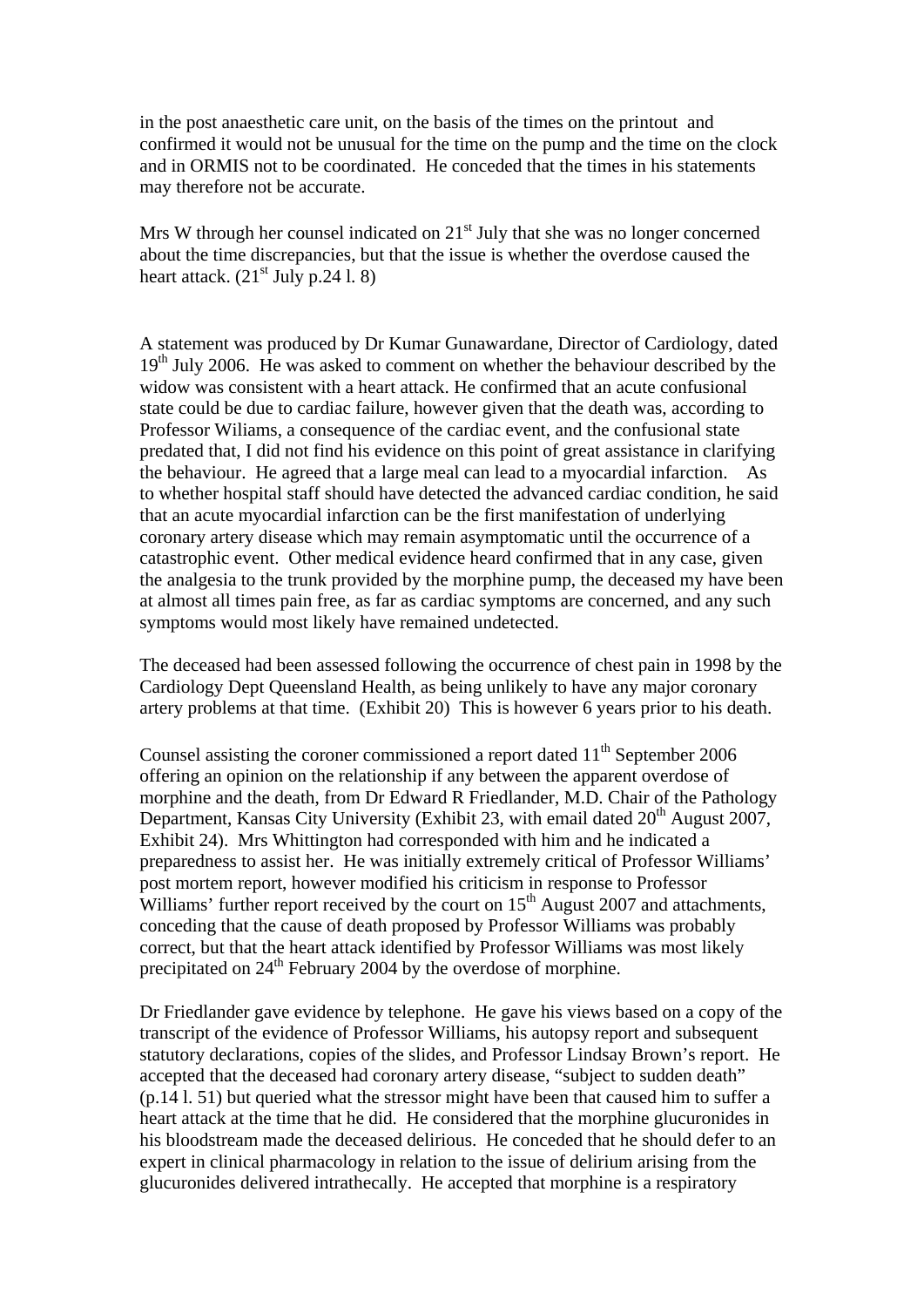depressant. He considered the bizarre behaviour of the deceased to be indicative of delirium and that what caused "the delirium also probably contributed to his death"  $(20<sup>th</sup>$  August 2007 p.11 l.15) but that "it's not an exact science" (l.18) He posited that the morphine overdose may have stimulated his appetite, to make him consume a large meal, (p.16 l.43) that may then have triggered his heart attack, however qualified this with the comment: "All this is stuff that probably I wouldn't want to try to work out". He subsequently in answer to the question from Mr Betts for Queensland Health as to whether Morphine would suppress appetite, answered "I would defer on that to a clinical pharmacologist"( p.17 l.23). He seemed to have little or no knowledge of the level of tolerance to morphine of the deceased, and conceded that he did not know the amount of the bolus dose. (20th August p.20 l.2)

In my assessment he was not qualified to give a credible opinion as to the impact of the overdose on the deceased. The impression I gained was that he was determined to attribute the death to the morphine overdose, regardless of his admitted absence of expertise to do so combined with his lack of knowledge of the amount given. He had to concede that given the specialised nature of toxicology, and his lack of expertise in this field he could not comment on the impact of the morphine metabolites. Dr Friedlander's evidence was not of any real assistance in determining any relationship between the morphine dose and the cause of death.

Dr Lindsay Brown, Associate Professor in the Department of Physiology and Pharmacology, School of Biomedical Sciences of the University of Queensland provided a report at the request of Counsel assisting the Coroner, dated 14<sup>th</sup> November 2006. (Exhibit 22). He was eminently qualified to give pharmacological evidence, i.e. evidence as to the science of drug actions. He addressed in his evidence the likely interaction between the various drugs found in the system of the deceased.

Having regard to the available evidence of the bolus dose of .26 ml, containing 20.8mg of morphine, and that the deceased had been given morphine 30-40mg daily for the previous 8 days, he estimated the amount of morphine in the body at the time of death at 74.6mg. On the basis of the rate of metabolisation of morphine, he calculated that most of the morphine in the body had been administered within about 6 hours of death. His view was that the plasma concentration found in the deceased could be characterised as a high but therapeutic concentration for pain relief. He also expressed the view that only 1/8 of the bolus dose should have been in the body at the approximate time of death, and that the amount in the body calculated from the toxicology report suggests the administration of additional morphine, assuming that no morphine had yet been released from the pump implanted that afternoon. Most morphine given in the hospital would have been eliminated before death, he said.

In relation to the strange behaviour of the deceased, Dr Brown's evidence was that morphine toxicity is characterised by respiratory depression and somnolence. Given the absence of such symptoms in the deceased, his behaviour did not reflect the signs of morphine toxicity.

The strange behaviour may be explained by the combination of morphine and sertraline, inducing the serotonin syndrome. Such patients show pronounced behavioural changes such as agitation, confusion and disorientation. This syndrome can cause constriction in coronary arteries, thereby producing a myocardial infarction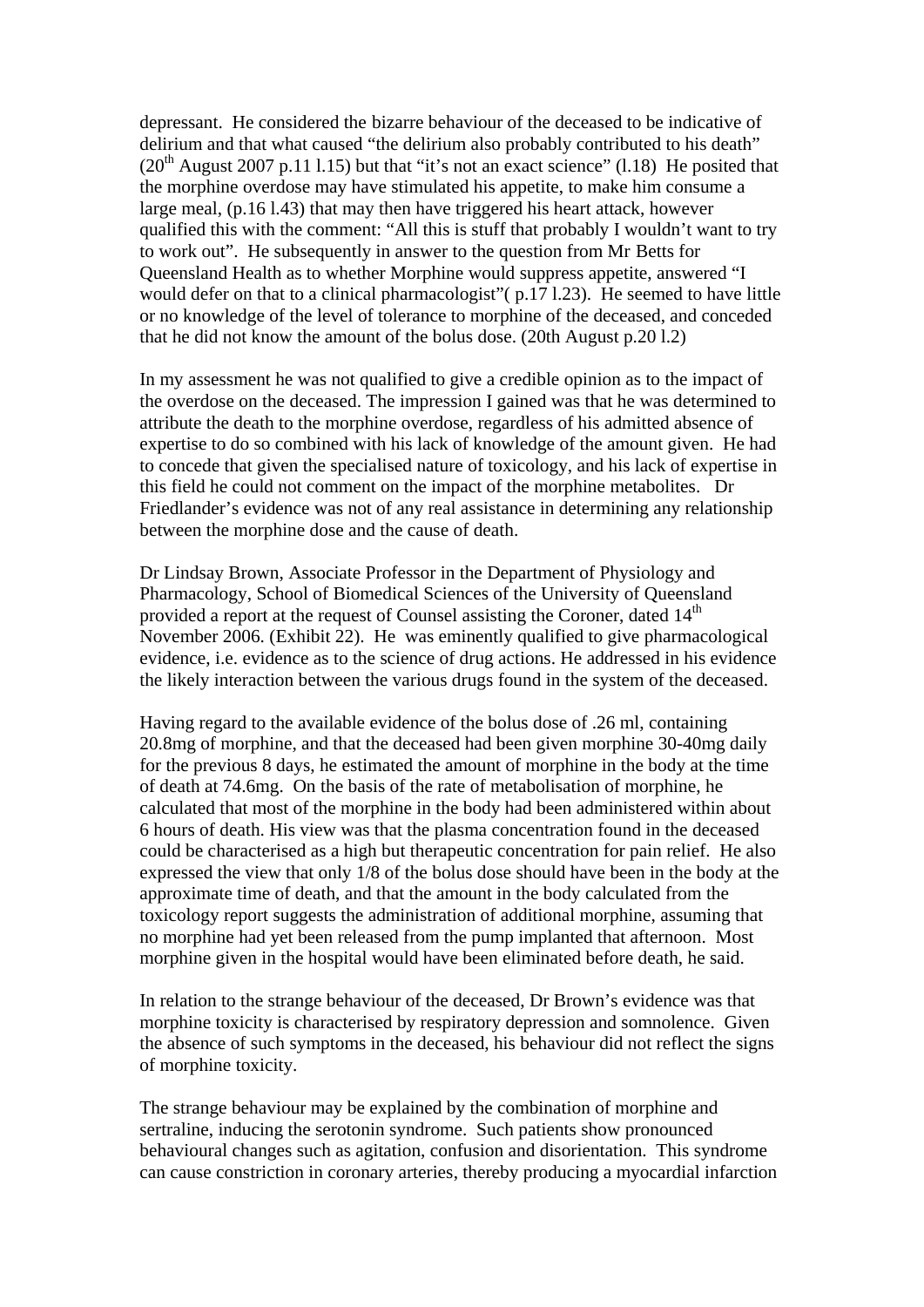in overdose in atherosclerotic patients. Dr Brown assumed a last dose of sertraline around 8pm on  $23<sup>rd</sup>$  (sic) February, as usual. The amount in the body was within the therapeutic range, which is very wide.

The deceased was likely to have developed tolerance to morphine given he had taken morphine regularly and as a consequence this would decrease the response to a bolus dose of 20.8 mg morphine, as in this case.

He concluded that the behavioural effects reported by the widow do not resemble the signs of morphine overdosage.

In November 2006, Medtronic issued a "Safety Alert Important Patient Safety Management Information" in relation to Patient Mortality after Implant and Initiation of Intrathecal Infusion Therapy for Pain. This was following the reports between Dec 2005 and March 2006 of nine patient deaths in the USA within 3 days after the initiation or re-initiation following interrupted use, of intrathecal opioid therapy for pain. The conclusion by Medtronic was that the deaths were most likely caused by opioid an/or sedative drug overdose. The Safety Alert was received by me after the final submissions were received, following my request of the solicitors for Medtronics to provide any such alerts, given that none were tendered during the Inquest. I have marked the Safety Alert Exhibit with covering letter Exhibit 26.

11. I am satisfied that the death of Frank Maurice Whittington was due to a heart attack, and that he suffered from chronic coronary artery disease. I am further satisfied that he was administered an overdose of .26 mg morphine postoperatively on  $24<sup>th</sup>$  February 2004, as a result of an error in the calculation of the post operative bolus priming dose required to refill the pump following replacement of the catheter attached to the Medtronics SynchroMed EL Implantable pump 8627L-18 Serial Number NGH020137R . This occurred due to reliance placed by Dr Reno Rossato, in my view, reasonably, on the calculation sheet provided by the manufacturer of the pump. The sheet fails to allow for correct calculation of the bolus dose in circumstances where the pump has been previously primed. Neither does the manual allow for such circumstances. A Safety Alert has been issued which mentions that allowance should be made for the inner pump tubing, however gives no information as to how that allowance should be calculated. In retrospect, it is obvious, however under the pressure of working conditions in the hospital, in my view, the manufacturer should make the position much clearer.

 I am not satisfied that the overdose of morphine in the deceased who was highly morphine tolerant contributed to his death.

12. I am unable to make a conclusive finding as to the cause of the unusual behaviour of the deceased, except to say that it was not consistent with morphine overdose, and indeed is a factor that militates against any finding of morphine toxicity. Given the findings of Dr Brown, based on calculations from the toxicology report, it is possible that the deceased self-administered additional morphine following his discharge from hospital.

13. A life extinct Certificate was issued in respect of the deceased by a registered nurse at Ingham Hospital on 24.2.04 at 23.30 certifying that life was extinct.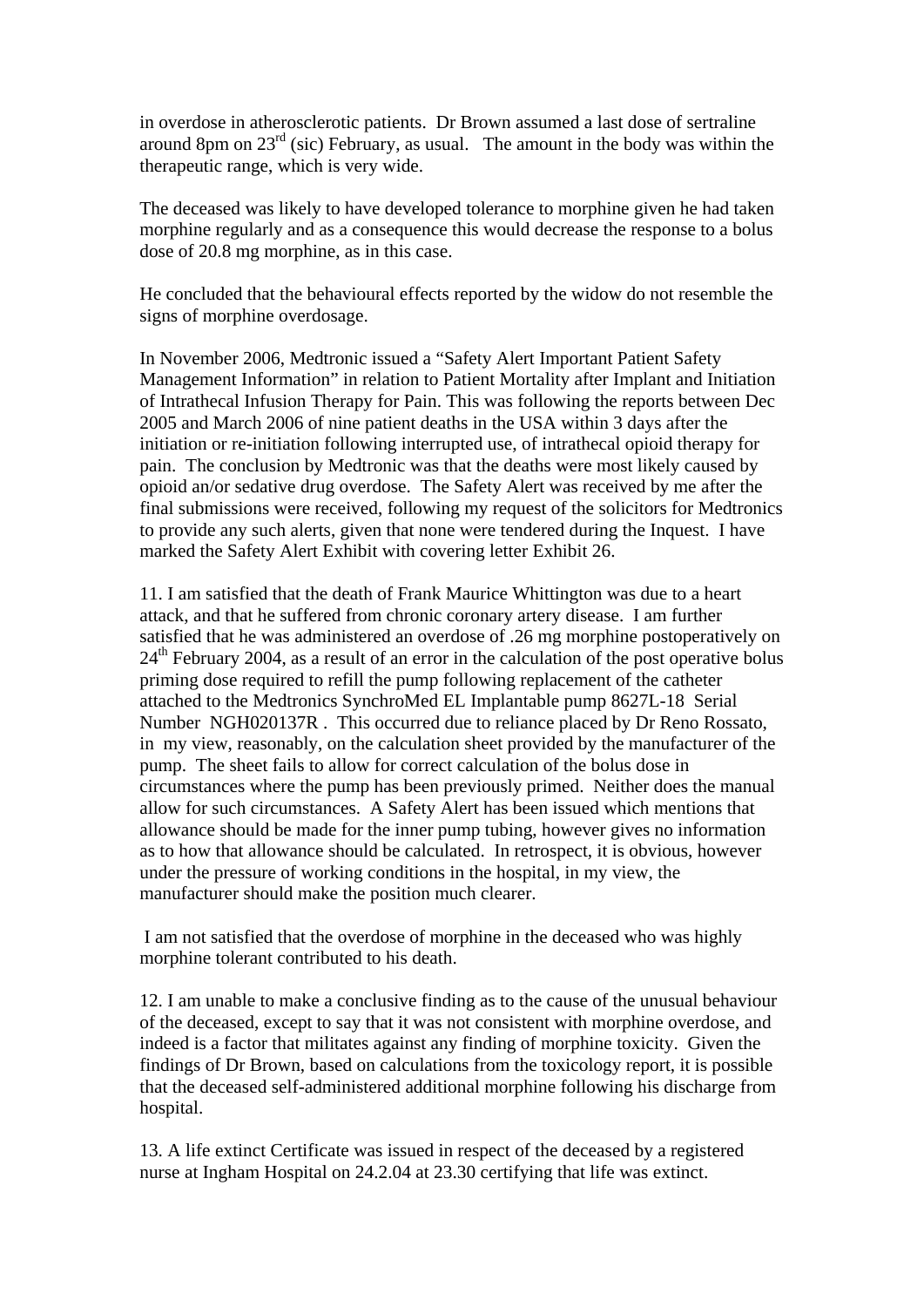14. Subsequently a post mortem was performed upon the body of the deceased and a record of this was issued (Exhibit 5 )

stating the followingon 26<sup>th</sup> February 2004 at Townsville Hospital Professor David Williams, Director of Anatomical Pathology expressed the opinion that the medical cause of death was Coronary Atheroschlerosis.

15. I make the following formal findings –

(a) who the deceased person is:

The deceased person is Frank Maurice Whittington who was born on 21.1.1938 and was aged 66 at the date of his death. His last place of residence was 10 O'Malley Street, Ingham. His occupation was retired Ambulance Officer.

(b) how the person died:

 The deceased died in his bed at his home in Ingham, having returned home from Townsville Hospital after day surgery under general anaesthetic to repair the catheter on his Medtronic intrathecal morphine pump on the date of his death.

© when the person died:

He died on  $24^{th}$  February 2004 at around 10.00 pm.

(d) where the person died:

He died at 10 O'Malley Street, Ingham, Queensland 4850

(e) what caused the person to die:

1(a) Coronary atheroschlerosis.

- 16. On the evidence before this Coroners Court, I do not reasonably suspect any person has committed an offence. Similarly there is no evidence of official misconduct, nor such that information about any person's conduct in a profession or trade, obtained while investigating the death, should be given to a disciplinary body for the person's profession or trade.
- 17. S 46 (1) A coroner may, whenever appropriate, comment on anything connected with a death investigated at an inquest that relates to-
- (a) public health or safety; or
- (b) the administration of justice; or
- © ways to prevent deaths from happening in similar circumstances in the future.

I make the following recommendations:

1. Section 5 of the Medtronics Manual entitled "Pump Implant: Critical Tasks and Procedures" should have added to it a warning that the procedure described for Calculation of the Postoperative Bolus Dose should be modified in the case of a previously primed pump to take account of the fact that the internal tubing volume of .26ml should not be added.